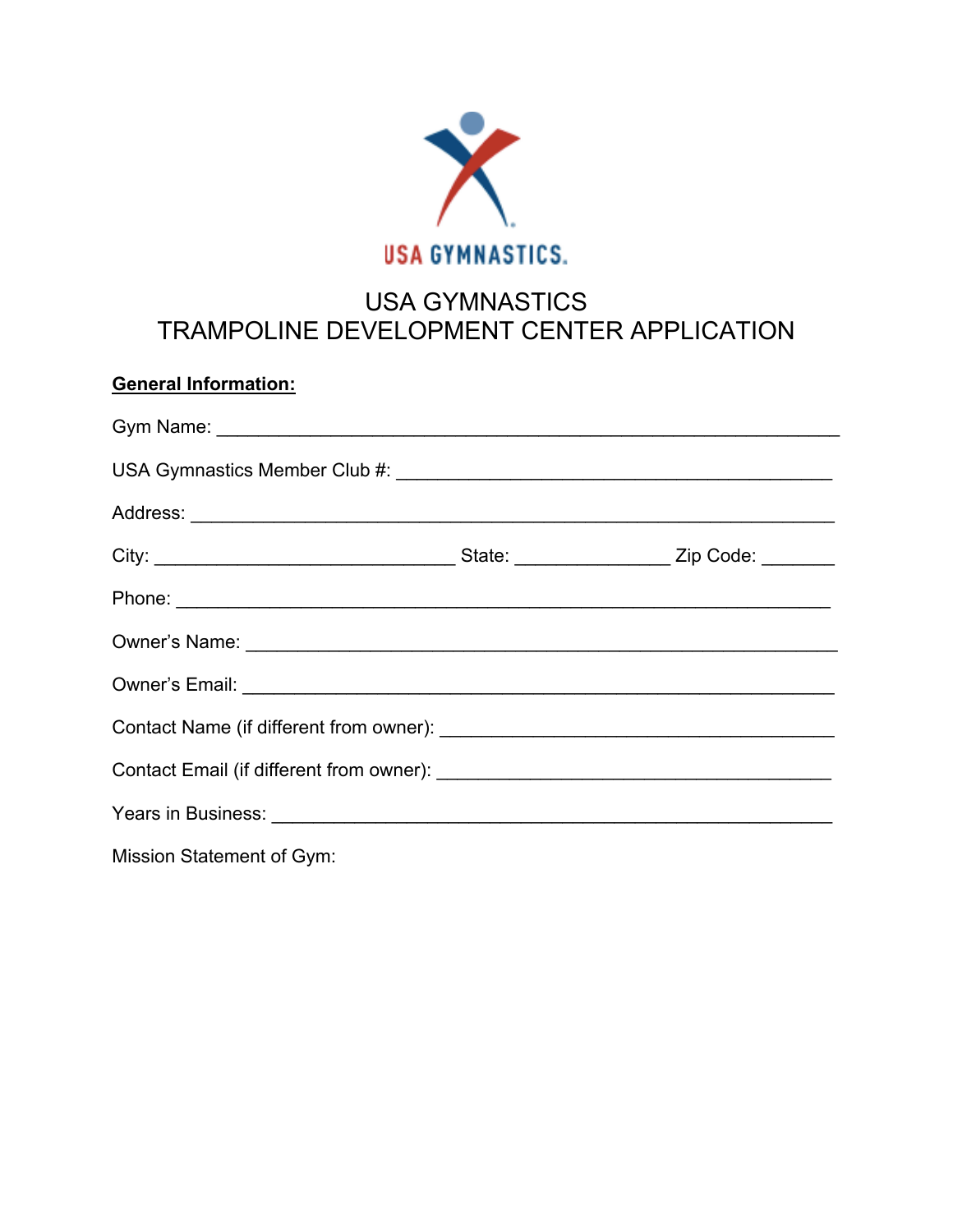## **Facility Information:**

| <b>Enrollment Information:</b>                       |                           |
|------------------------------------------------------|---------------------------|
|                                                      |                           |
|                                                      |                           |
|                                                      |                           |
|                                                      |                           |
| Competitive programs offered: (check all that apply) |                           |
| Women's Artistic                                     | Men's Artistic            |
| Rhythmic                                             | <b>Gymnastics for All</b> |
| <b>Trampoline &amp; Tumbling</b>                     | Acro                      |
| Recreational programs offered:                       |                           |